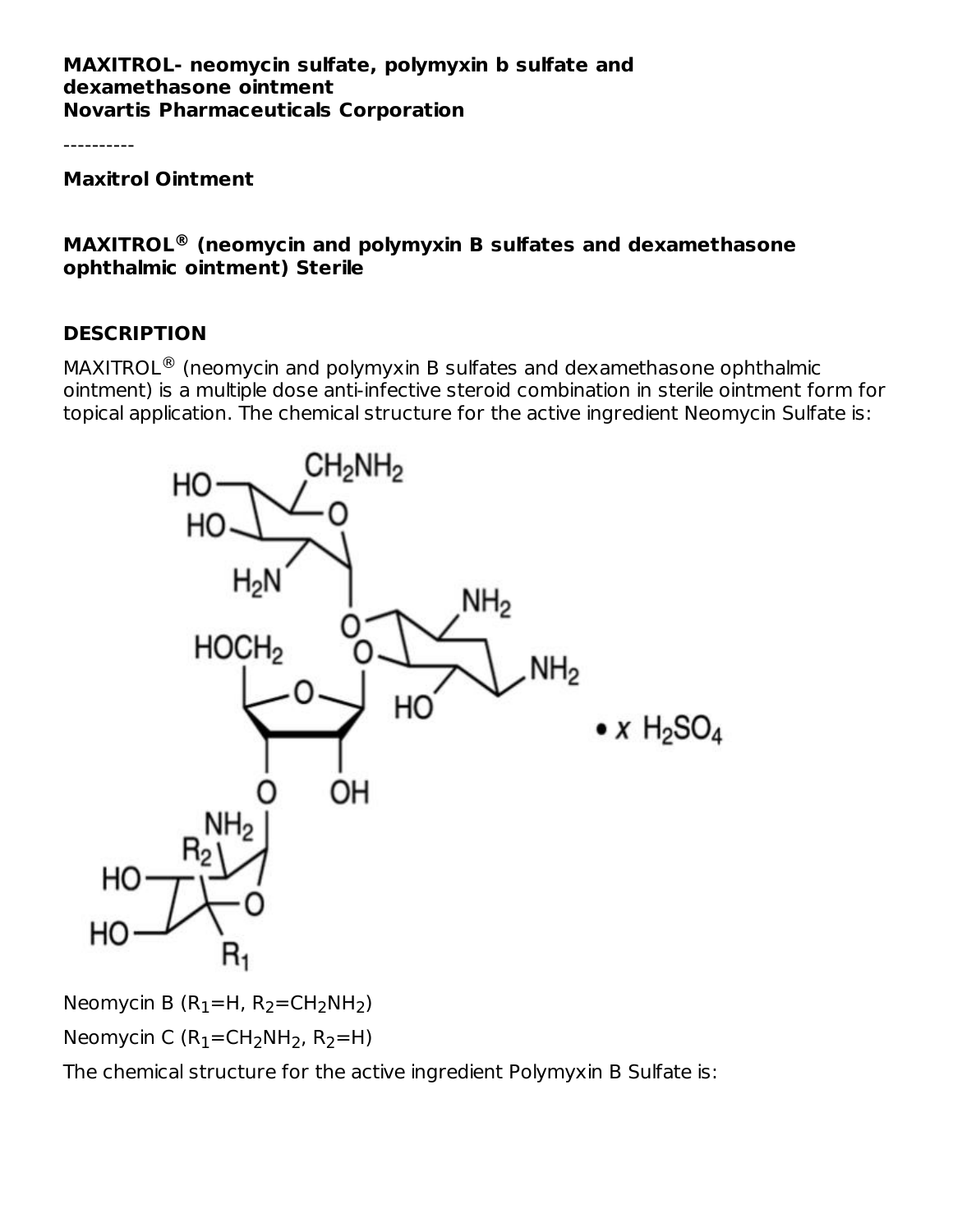$$
\begin{array}{c}\n\gamma-NH_2 \\
|\uparrow \\
\hline\nRCH_2CH(CH_2)_4CO-L-DAB-L-Thr-L-DAB-L-DAB \\
\hline\n\gamma-NH_2\n\end{array}
$$
\n
$$
\begin{array}{c}\n\chi-NH_2 \\
\downarrow\n\end{array}
$$
\n
$$
\begin{array}{c}\nL-DAB-D-Phe-L-Leu \\
\hline\n\chi H_2SO_4\n\end{array}
$$
\n
$$
\begin{array}{c}\n\chi H_2SO_4 \\
\hline\n\chi-MH_2\n\end{array}
$$
\n
$$
\begin{array}{c}\n\chi H_2SO_4 \\
\hline\n\chi-MH_2\n\end{array}
$$

Polymyxin  $B_1$  (R=CH<sub>3</sub>) Polymyxin B<sub>2</sub> (R=H) DAB=a,y-diaminobutyric acid

The chemical structure for the active ingredient dexamethasone is:



**C H FO 22 29 5**

**Molecular Weight = 392.47 g/mol**

**Established name:** dexamethasone

**Chemical name:** pregna-1, 4-diene-3, 20-dione,9-fluoro-11,17, 21-trihydroxy-16 methyl-, (11β, 16α)-.

**Each gram of MAXITROL (neomycin and polymyxin B sulfates and ®dexamethasone ophthalmic ointment) contains: Active:** neomycin sulfate equivalent to neomycin 3.5 mg, polymyxin B sulfate 10,000 units, dexamethasone 0.1%. **Preservatives:** methylparaben 0.05%, propylparaben 0.01%. **Inactives:** anhydrous liquid lanolin and white petrolatum.

## **CLINICAL PHARMACOLOGY**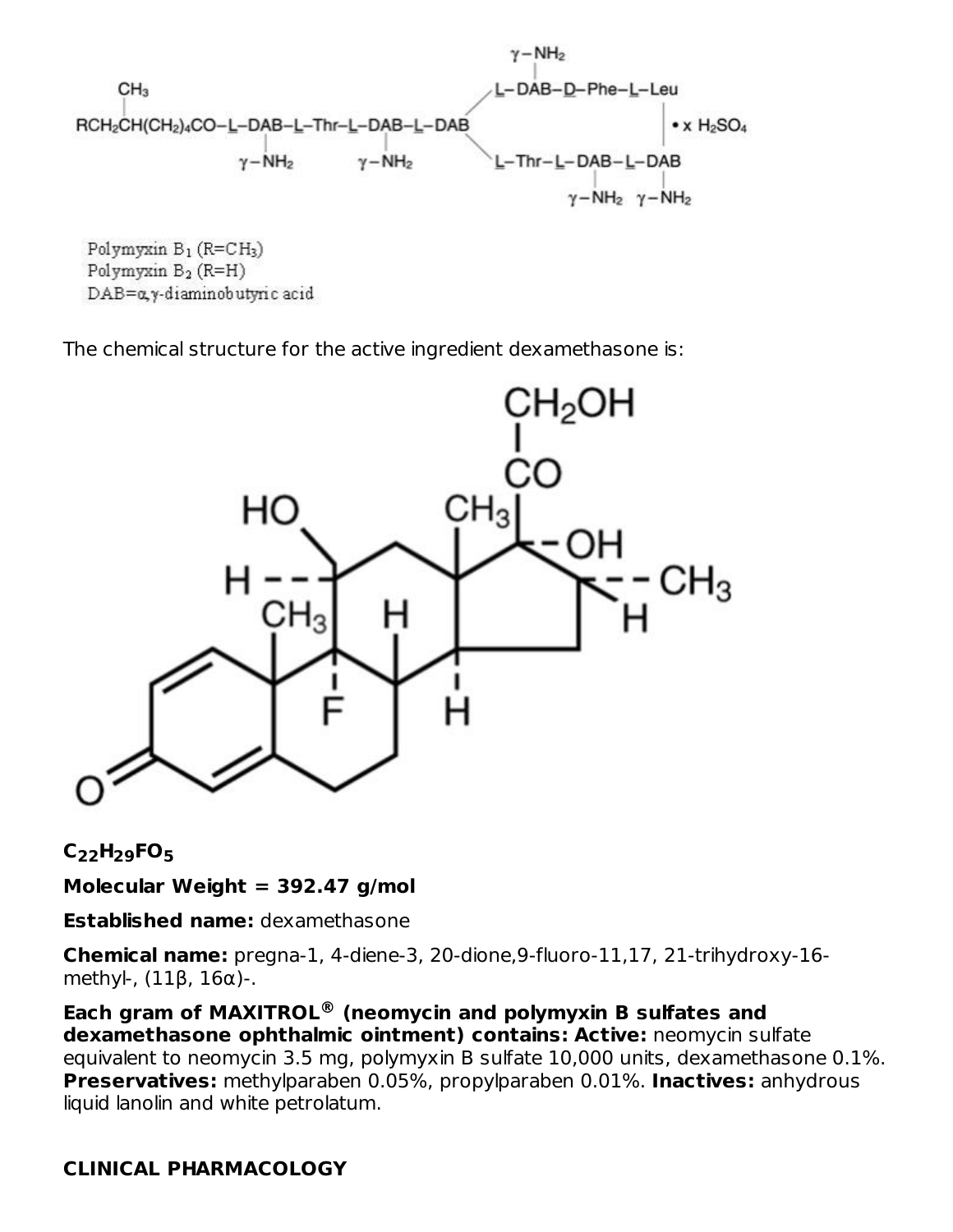Corticosteroids suppress the inflammatory response to a variety of agents and they probably delay or slow healing. Since corticosteroids may inhibit the body's defense mechanism against infection, a concomitant antimicrobial drug may be used when this inhibition is considered to be clinically significant in a particular case.

When a decision to administer both a corticosteroid and an antimicrobial is made, the administration of such drugs in combination has the advantage of greater patient compliance and convenience, with the added assurance that the appropriate dosage of both drugs is administered, plus assured compatibility of ingredients when both types of drugs are in the same formulation and, particularly, that the correct volume of drug is delivered and retained.

The relative potency of corticosteroids depends on the molecular structure, concentration and release from the vehicle.

## **INDICATIONS AND USAGE**

For steroid-responsive inflammatory ocular conditions for which a corticosteroid is indicated and where bacterial infection or a risk of bacterial ocular infection exists.

Ocular steroids are indicated in inflammatory conditions of the palpebral and bulbar conjunctiva, cornea, and anterior segment of the globe where the inherent risk of steroid use in certain infective conjunctivitides is accepted to obtain a diminution in edema and inflammation. They are also indicated in chronic anterior uveitis and corneal injury from chemical, radiation or thermal burns; or penetration of foreign bodies.

The use of a combination drug with an anti-infective component is indicated where the risk of infection is high or where there is an expectation that potentially dangerous numbers of bacteria will be present in the eye.

The particular anti-infective drug in this product is active against the following common bacterial eye pathogens: Staphylococcus aureus, Escherichia coli, Haemophilus influenzae, Klebsiella/Enterobacter species, Neisseria species, and Pseudomonas aeruginosa.

This product does not provide adequate coverage against: Serratia marcescens and Streptococci, including Streptococcus pneumoniae.

## **CONTRAINDICATIONS**

 $MAXITROL<sup>®</sup>$  (neomycin and polymyxin B sulfates and dexamethasone ophthalmic ointment) is contraindicated in epithelial herpes simplex keratitis (dendritic keratitis), vaccinia, varicella, and many other viral diseases of the cornea and conjunctiva. Mycobacterial infection of the eye. Fungal diseases of ocular structures. MAXITROL (neomycin and polymyxin B sulfates and dexamethasone ophthalmic ointment) is also contraindicated in individuals with known or suspected hypersensitivity to a component of the medication. (Hypersensitivity to the antibiotic component occurs at a higher rate than for other components.)

## **WARNINGS**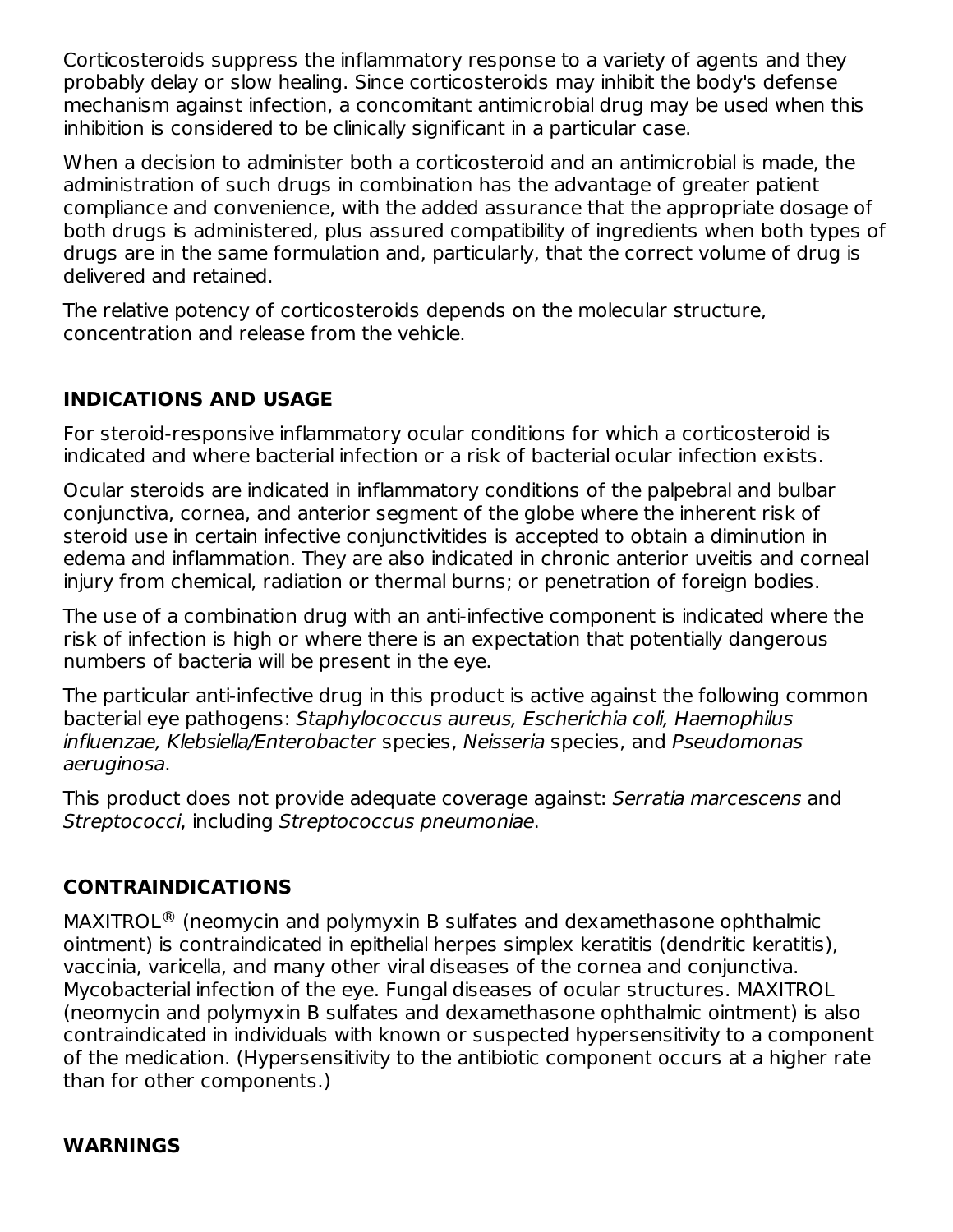NOT FOR INJECTION. Use of ocular steroids may prolong the course and may exacerbate the severity of many viral infections of the eye (including herpes simplex). Employment of steroid medication in the treatment of herpes simplex requires great caution; frequent slit lamp microscopy is recommended.

Prolonged use may result in glaucoma, with damage to the optic nerve, defects in visual acuity and fields of vision, and posterior subcapsular cataract formation. Prolonged use may suppress the host response and thus increase the hazard of secondary ocular infections. In acute purulent conditions or parasitic infections of the eye, steroids may mask infection or enhance existing infection.

In those diseases causing thinning of the cornea or sclera, perforations have been known to occur with the use of topical steroids.

If this product is used for 10 days or longer, intraocular pressure (IOP) should be routinely monitored even though it may be difficult in children and uncooperative patients. Steroids should be used with caution in the presence of glaucoma. IOP should be checked frequently.

The use of steroids after cataract surgery may delay healing and increase the incidence of bleb formation.

Products containing neomycin sulfate may cause cutaneous sensitization. Sensitivity to topically administered aminoglycosides, such as neomycin, may occur in some patients. Severity of hypersensitivity reactions may vary from local effects to generalized reactions such as erythema, itching, urticaria, skin rash, anaphylaxis, anaphylactoid reactions, or bullous reactions. If hypersensitivity develops during use of the product, treatment should be discontinued. Cross-hypersensitivity to other aminoglycosides can occur, and the possibility that patients who become sensitized to topical neomycin may also be sensitive to other topical and/or systemic aminoglycosides should be considered.

## **PRECAUTIONS**

#### **General**

The initial prescription and renewal of the medication order beyond 8 g of MAXITROL $^\circledR$ (neomycin and polymyxin B sulfates and dexamethasone ophthalmic ointment) should be made by a physician only after examination of the patient with the aid of magnification, such as a slit lamp biomicroscopy and, where appropriate, fluorescein staining.

The possibility of persistent fungal infections of the cornea should be considered after prolonged steroid dosing. Fungal infection should be suspected in patients with persistent corneal ulceration.

#### **Information for Patients**

If inflammation or pain persists longer than 48 hours or becomes aggravated, the patient should be advised to discontinue use of the medication and consult a physician.

This product is sterile when packaged. To prevent contamination, care should be taken to avoid touching the tube tip to eyelids or to any other surface. The use of this tube by more than one person may spread infection. Keep tube tightly closed when not in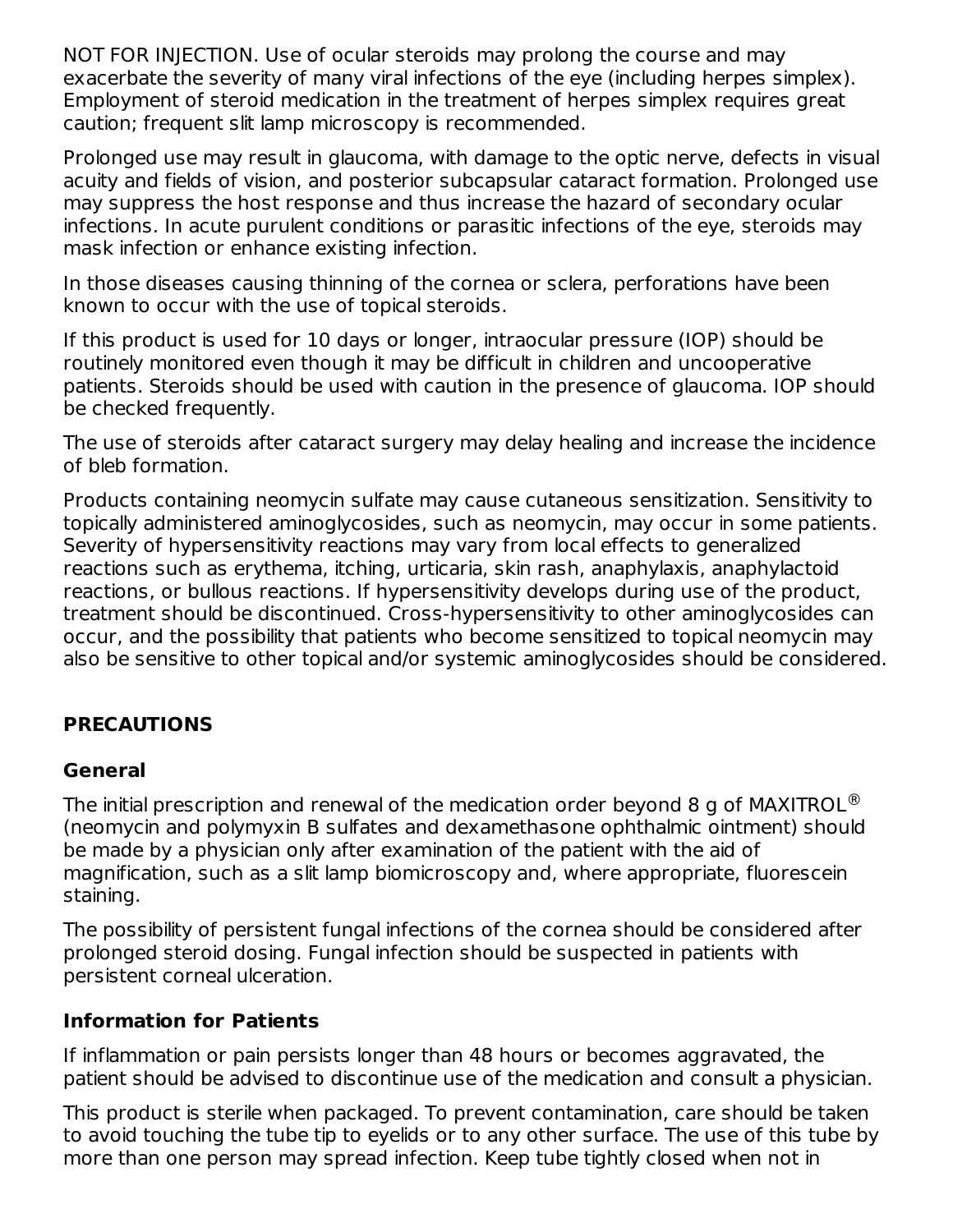use. Keep out of reach of children.

Patients should be advised that their vision may be temporarily blurred following dosing with MAXITROL (neomycin and polymyxin B sulfates and dexamethasone ophthalmic ointment). Care should be exercised in operating machinery or driving a motor vehicle.

#### **Carcinogenesis, Mutagenesis, Impairment of Fertility**

Long-term studies in animals to evaluate carcinogenic or mutagenic potential have not been conducted with polymyxin B sulfate. Treatment of cultured human lymphocytes in vitro with neomycin increased the frequency of chromosome aberrations at the highest concentration (80 mcg/mL) tested. However, the effects of neomycin on carcinogenesis and mutagenesis in humans are unknown. Polymyxin B has been reported to impair the motility of equine sperm, but its effects on male or female fertility are unknown.

#### **Pregnancy**

Dexamethasone has been shown to be teratogenic in mice and rabbits following topical ophthalmic application in multiples of the therapeutic dose.

In the mouse, corticosteroids produce fetal resorptions and a specific abnormality, cleft palate. In the rabbit, corticosteroids have produced fetal resorptions and multiple abnormalities involving the head, ears, limbs, palate, etc.

There are no adequate or well-controlled studies in pregnant women. However, prolonged or repeated corticoid use during pregnancy has been associated with an increased risk of intra-uterine growth retardation.  $MAXITROL<sup>®</sup>$  (neomycin and polymyxin B sulfates and dexamethasone ophthalmic ointment) should be used during pregnancy only if the potential benefit to the mother justifies the potential risk to the embryo or fetus. Infants born of mothers who have received substantial doses of corticosteroids during pregnancy should be observed carefully for signs of hypoadrenalism.

#### **Nursing Mothers**

Systemically administered corticosteroids appear in human milk, could suppress growth, interfere with endogenous corticosteroid production, or cause other untoward effects. It is not known whether topical administration of corticosteroids could result in sufficient systemic absorption to produce detectable quantities in human milk. Because many drugs are excreted in human milk, caution should be exercised when <code>MAXITROL $^\circledR$ </code> (neomycin and polymyxin B sulfates and dexamethasone ophthalmic ointment) is administered to a nursing woman.

#### **Pediatric Use**

Safety and effectiveness in pediatric patients have not been established.

#### **Geriatric Use**

No overall clinical differences in safety or effectiveness have been observed between the elderly and other adult patients.

## **ADVERSE REACTIONS**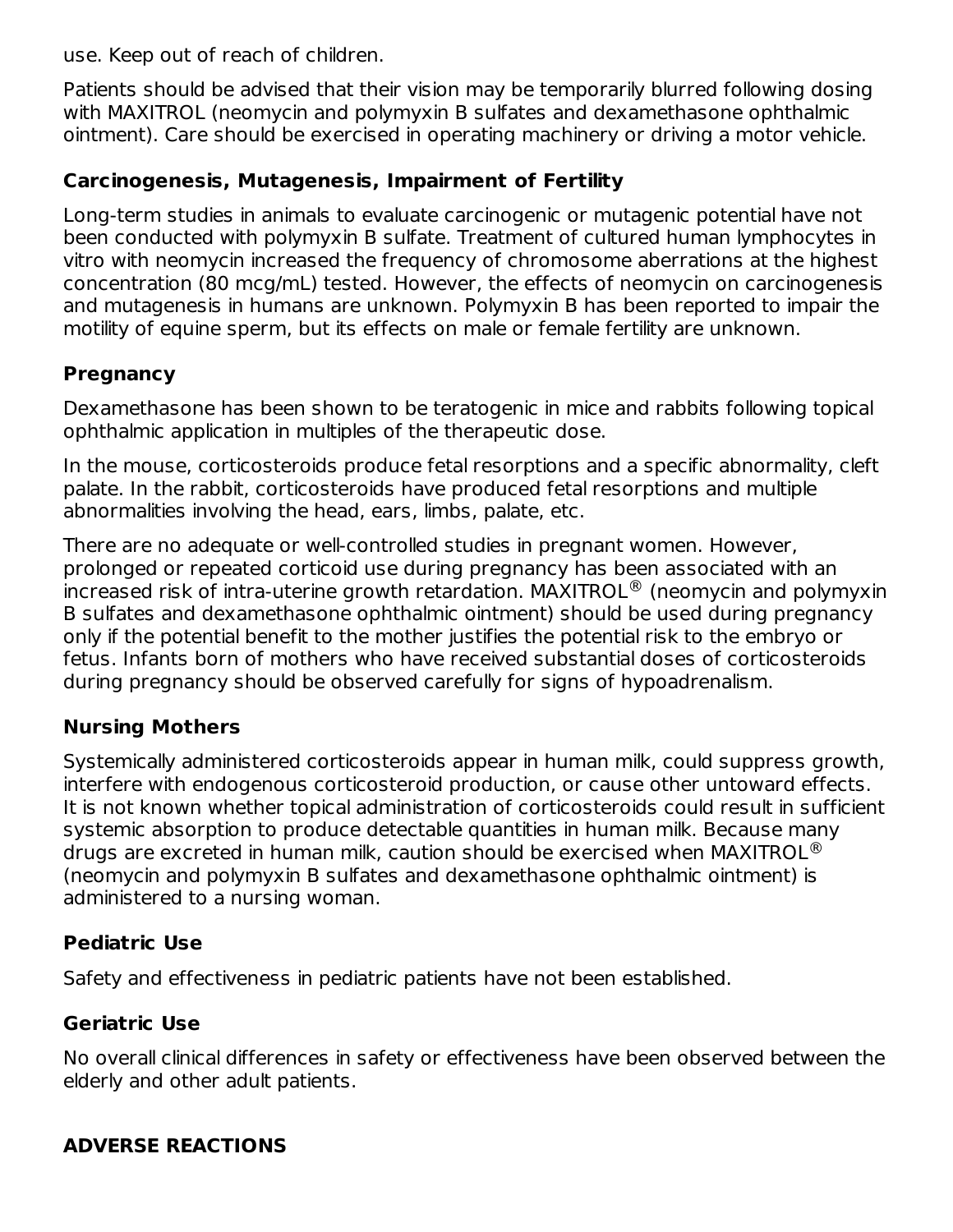Adverse reactions have occurred with steroid/anti-infective combination drugs which can be attributed to the steroid component, the anti-infective component, or the combination. Exact incidence figures are not available since no denominator of treated patients is available.

Reactions occurring most often from the presence of the anti-infective ingredient are allergic sensitizations. The reactions due to the steroid component are: elevation of IOP with possible development of glaucoma, and infrequent optic nerve damage; posterior subcapsular cataract formation; and delayed wound healing.

Secondary Infection: The development of secondary infection has occurred after use of combinations containing steroids and antimicrobials. Fungal infections of the cornea are particularly prone to develop coincidentally with long-term applications of steroid. The possibility of fungal invasion must be considered in any persistent corneal ulceration where steroid treatment has been used. Keratitis, conjunctivitis, corneal ulcers, and conjunctival hyperemia have occasionally been reported following use of steroids. Secondary bacterial ocular infection following suppression of host responses also occurs.

Additional adverse reactions identified from post marketing use include ulcerative keratitis, headache, and Stevens-Johnson syndrome.

The following additional adverse reactions have been reported with dexamethasone use:

Cushing's syndrome and adrenal suppression may occur after use of dexamethasone in excess of the listed dosing instructions in predisposed patients, including children and patients treated with CYP3A4 inhibitors.

## **DOSAGE AND ADMINISTRATION**

Apply a small amount into the conjunctival sac(s) up to three or four times daily.

How to Apply MAXITROL $^{\circledR}$  (neomycin and polymyxin B sulfates and dexamethasone ophthalmic ointment):

1. Tilt your head back.

2. Place a finger on your cheek just under your eye and gently pull down until a "V" pocket is formed between your eyeball and your lower lid.

3. Place a small amount (about  $\frac{1}{2}$  inch) of MAXITROL (neomycin and polymyxin B sulfates and dexamethasone ophthalmic ointment) in the "V" pocket. Do not let the tip of the tube touch your eye.

4. Look downward before closing your eye.

Not more than 8 g should be prescribed initially and the prescription should not be refilled without further evaluation as outlined in PRECAUTIONS above.

# **HOW SUPPLIED**

 $MAXITROL<sup>®</sup>$  (neomycin and polymyxin B sulfates and dexamethasone ophthalmic ointment) is supplied as a STERILE ointment in an aluminum tube with a white polyethylene tip and white polyethylene cap as follows: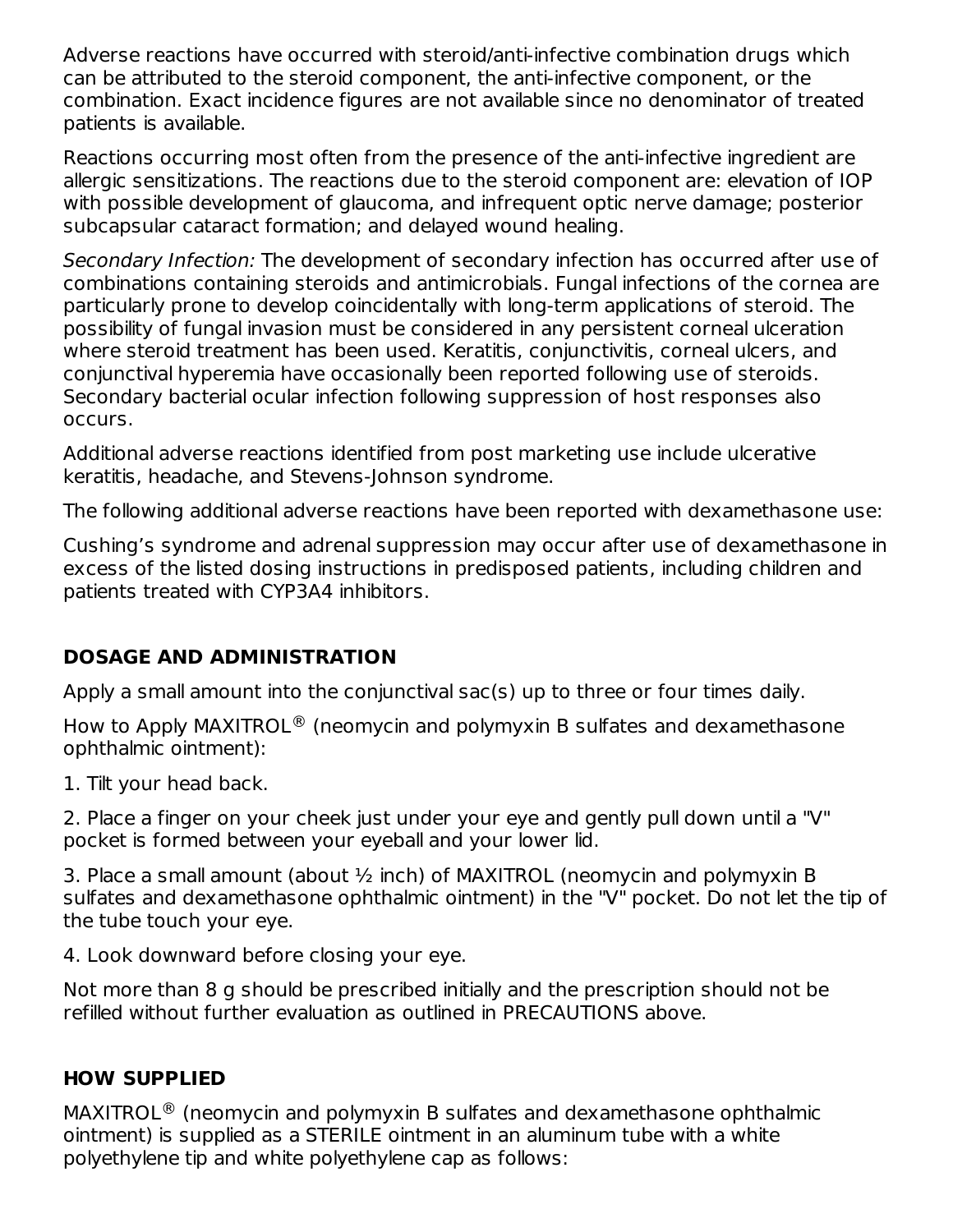3.5 g in an aluminum tube NDC 0078-0771-01

**Storage**: Store at 2°C to 25°C (36°F to 77°F).

After opening, MAXITROL (neomycin and polymyxin B sulfates and dexamethasone ophthalmic ointment) can be used until the expiration date on the tube.

Distributed by: Novartis Pharmaceuticals Corporation East Hanover, New Jersey 07936

© Novartis

T2021-60

May 2021

## **PRINCIPAL DISPLAY PANEL**

NDC 0078-0771-01 Maxitrol<sup>®</sup> (neomycin and polymyxin B sulfates and dexamethasone ophthalmic ointment) Sterile 3.5 g Net Wt. Rx Only NOVARTIS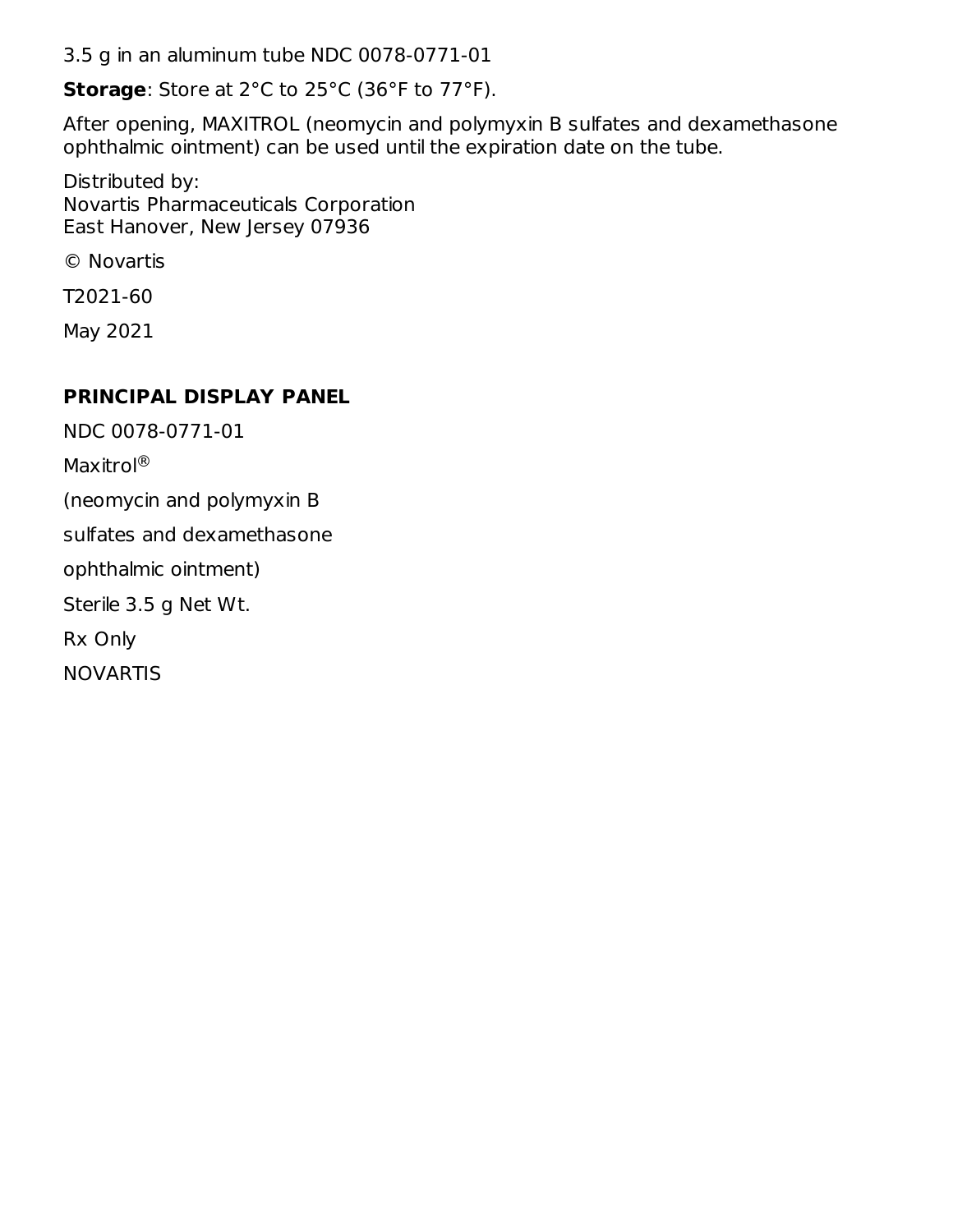

#### **MAXITROL**

**Inactive Ingredients**

neomycin sulfate, polymyxin b sulfate and dexamethasone ointment

| <b>Product Information</b>                                                    |                                                                         |  |                                    |                          |  |  |  |
|-------------------------------------------------------------------------------|-------------------------------------------------------------------------|--|------------------------------------|--------------------------|--|--|--|
| <b>Product Type</b>                                                           | HUMAN PRESCRIPTION DRUG                                                 |  | <b>Item Code (Source)</b>          | NDC:0078-0771            |  |  |  |
| <b>Route of Administration</b>                                                | <b>OPHTHALMIC</b>                                                       |  |                                    |                          |  |  |  |
|                                                                               |                                                                         |  |                                    |                          |  |  |  |
|                                                                               |                                                                         |  |                                    |                          |  |  |  |
| <b>Active Ingredient/Active Moiety</b>                                        |                                                                         |  |                                    |                          |  |  |  |
| <b>Ingredient Name</b>                                                        |                                                                         |  |                                    |                          |  |  |  |
|                                                                               |                                                                         |  | <b>Basis of</b><br><b>Strength</b> | <b>Strength</b>          |  |  |  |
|                                                                               | <b>NEOMYCIN SULFATE</b> (UNII: 057Y626693) (NEOMYCIN - UNII:116QD7X297) |  | <b>NEOMYCIN</b>                    | $3.5$ mg in 1 g          |  |  |  |
| POLYMYXIN B SULFATE (UNII: 19371312D4) (POLYMYXIN B -<br>UNII: (2VZ 07) 96K)  |                                                                         |  | <b>POLYMYXIN B</b>                 | 10000 [USP'U]<br>in $1g$ |  |  |  |
| <b>DEXAMETHASONE</b> (UNII: 7S517G3JQL) (DEXAMETHASONE -<br>UNII: 7S517G31QL) |                                                                         |  | <b>DEXAMETHASONE</b>               | $1$ mg in $1$ g          |  |  |  |
|                                                                               |                                                                         |  |                                    |                          |  |  |  |